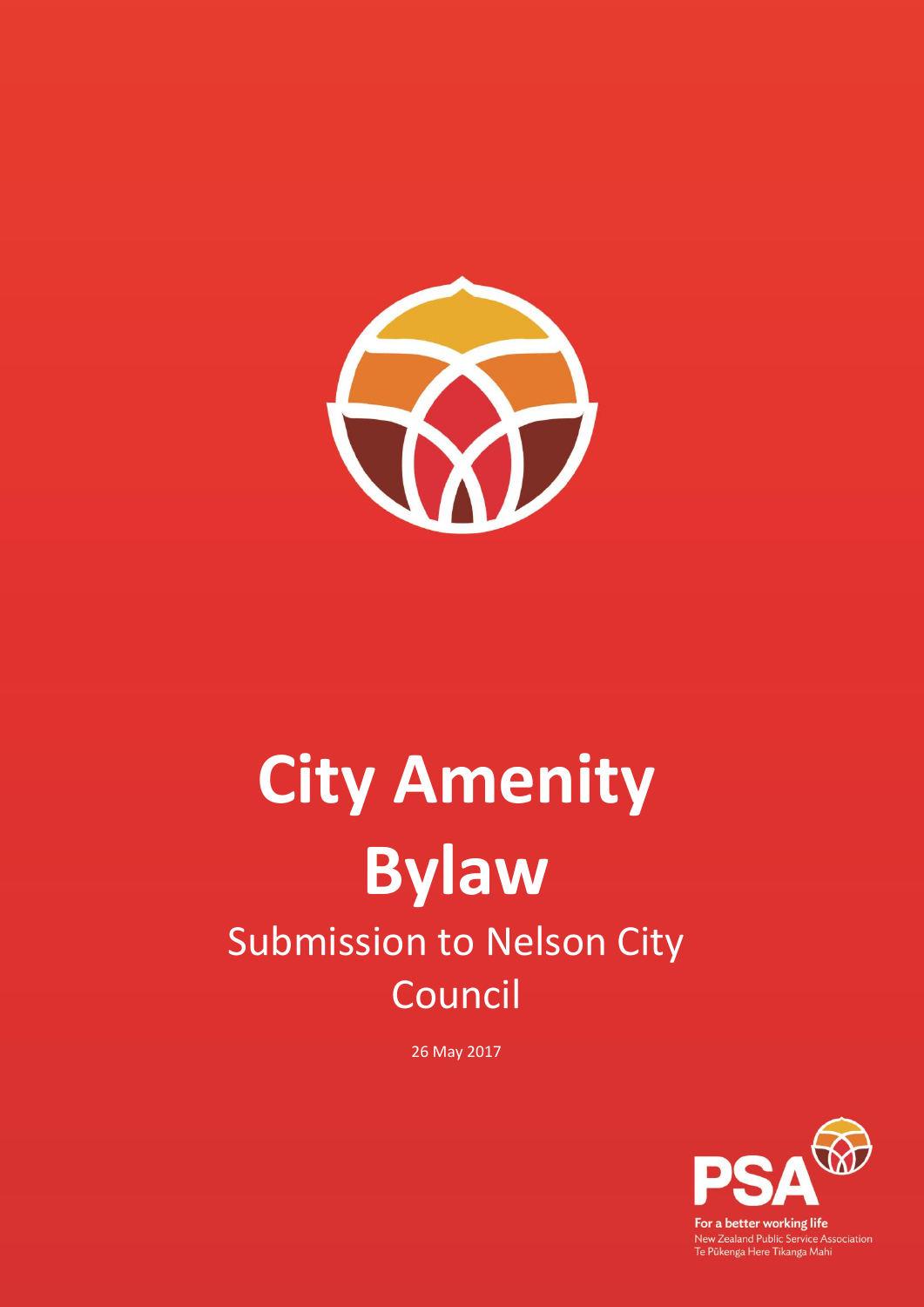

# **PSA submission to the Nelson City Council**

26 May 2017

# **Background**

The New Zealand Public Service Association Te Pūkenga Here Tikanga Mahi (the PSA) is the largest trade union in New Zealand with over 63,000 members. We are a democratic organisation representing members in the public service, the wider state sector (the district health boards, crown research institutes and other crown entities), state owned enterprises, local government, tertiary education institutions and non-governmental organisations working in the health, social services and community sectors.

The New Zealand Public Service Association: Te Pūkenga Here Tikanga Mahi (the PSA) is the principle trade union representing local government workers. The PSA has over 1400 members in Nelson; this bylaw will directly affect them.

The PSA has been advocating for strong, innovative and effective public and community services since our establishment in 1913. People join the PSA to negotiate their terms of employment collectively, to have a voice within their workplace and to have an independent public voice on the quality of public and community services and how they're delivered.

PSA members have a strong commitment to protecting the democratic integrity of our public institutions and our legislative framework - both at a local and a national level.

We are an organisation that is committed to the principles of the Treaty of Waitangi.

## **Summary of PSA position**

- 1. The PSA **opposes** the draft City Amenity Bylaw.
- 2. In essence the bylaw places a blanket prohibition on protest in public places within Nelson City, because a protest cannot be held without first seeking the permission of a council officer. We consider that this represents an unreasonable and unjustifiable limitation on the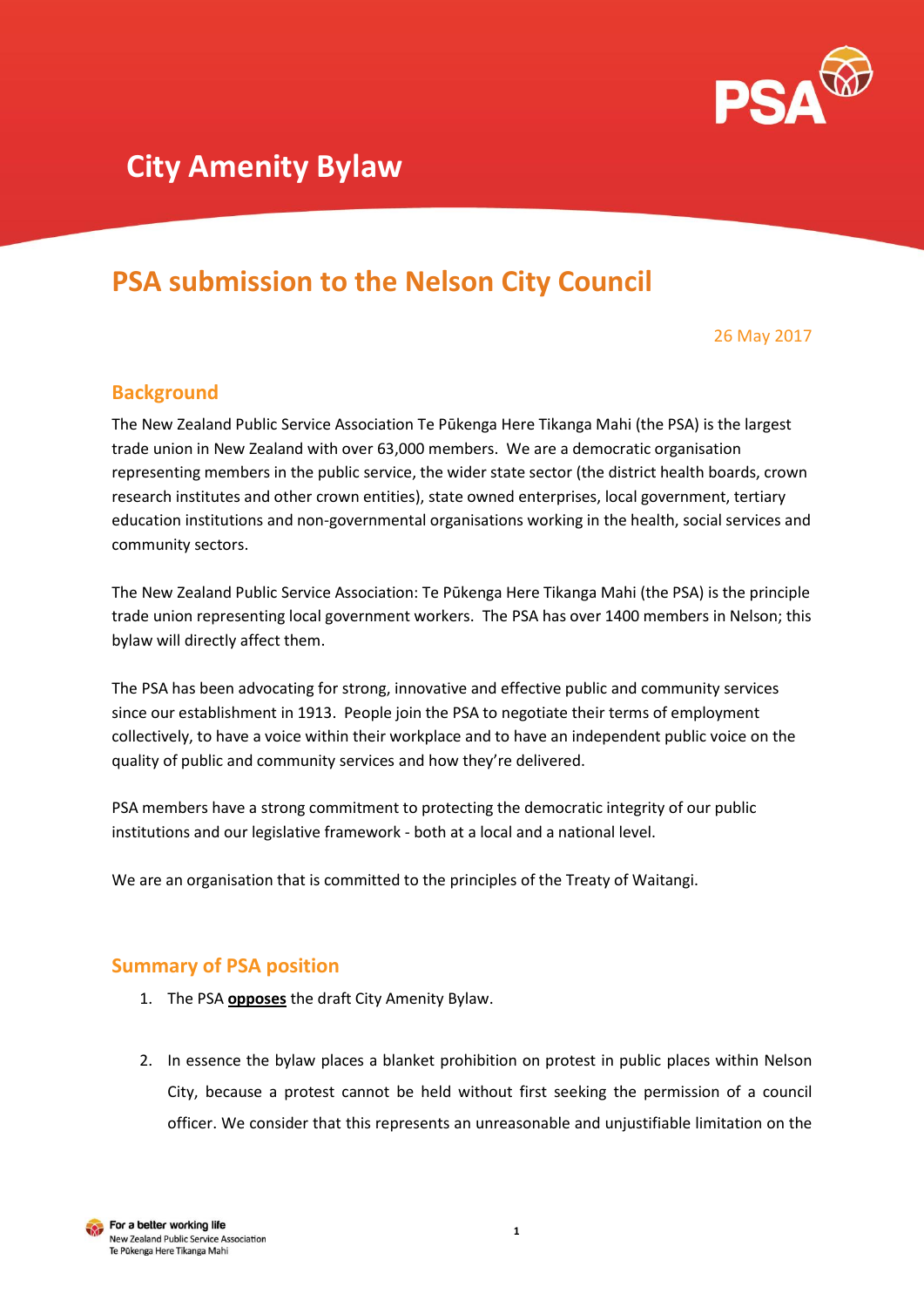rights to freedom of expression, peaceful assembly and assocation contained in the New Zealand Bill of Rights.

- 3. We believe that the bylaw is a disproportionate response to the perceived problem the council is trying to address.
- 4. The PSA recommends that this bylaw **not proceed**.
- 5. We **recommend** that the Nelson City Council adopt as an alternative the safety-focussed approach to assembly in public places found in other local authority juristrictions, such as in the Wellington City Council Consolidated Bylaw 2008.
- 6. The PSA **wishes to be heard** in support of this submission.

# **Detailed comment**

### Purpose of the bylaw

- 7. The draft City Amenity Bylaw provides the Nelson City Council with remedies to address the "problems" associated with the long-term protest activity of Hone Ma Heke, also known as Lewis Stanton. The bylaw appears to be have been drafted following demands from some members of the public and some retailers that "something be done"<sup>1</sup>.
- 8. One of the stated purposes of the bylaw inlcudes to "regulate the conduct of events, including protests, within the city centre"  $(s3.1.(vi))$ . The conduct of protestors during protests is already regulated through existing public disorder and criminal behaviour legislation, as is the public conduct of all New Zealanders. For example, the public order offences of disorderly behaviour, offensive behaviour or language, and disorderly assembly are contained in the Summary Offences Act 1981. And as noted in the 23 March 2017 the Memo to Mayor and Councillors on the City Amenity Bylaw, the Police have used the Crimes Act to respond to incidents associated with the protest<sup>2</sup>.

**.** 

 $1$  Nelson City Council (2017), Memo to Mayor and Councillors, from Administration Advisers, "Late Items Agenda of Council", retrieved 23 May 2017 from, p.5.

<sup>2</sup> Op cit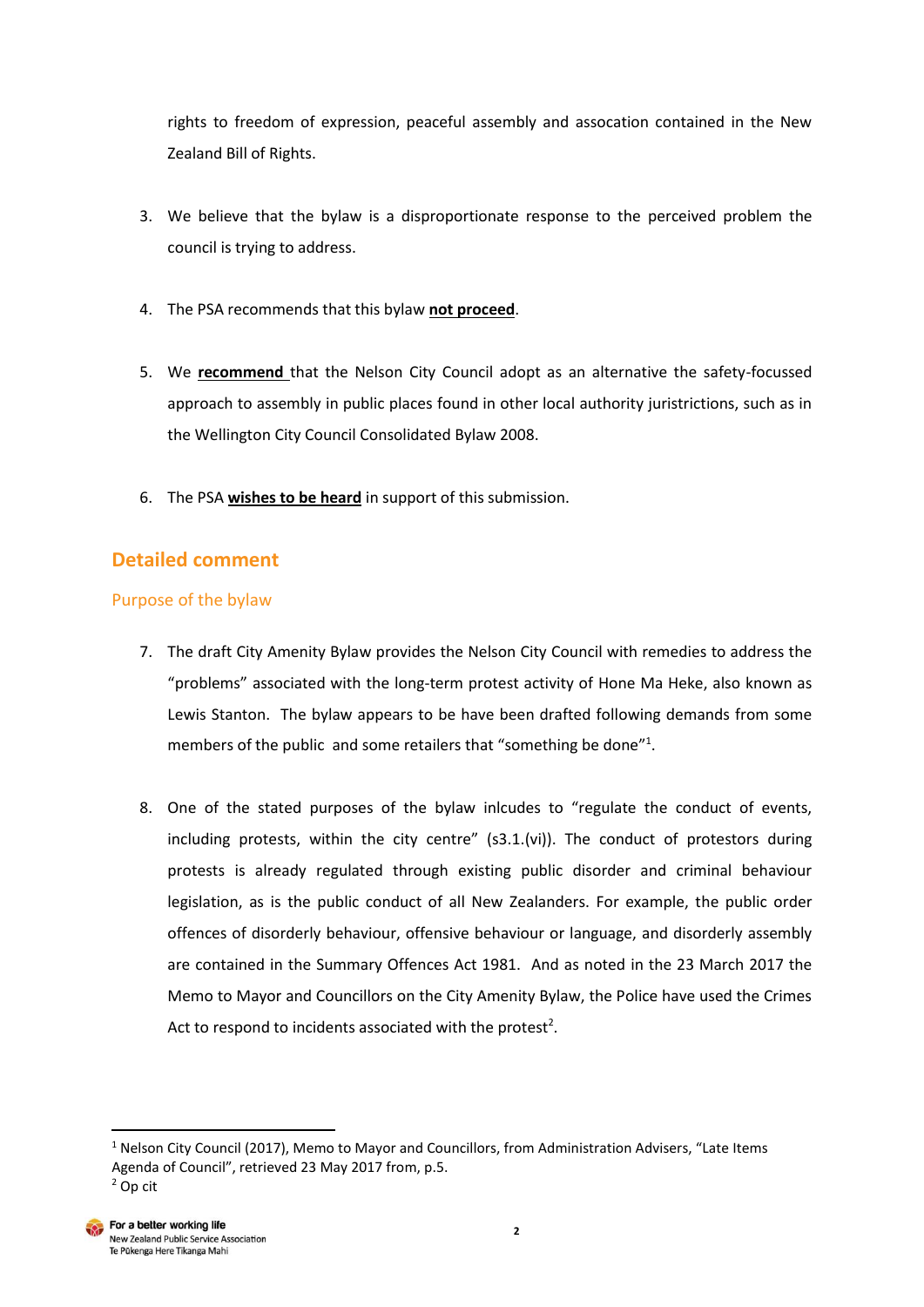- 9. We are concerned at the proposal to introduce an additional regulatory layer of conductrelated control in Nelson that impinges on protesters' rights to freedoms of assembly, association and expression, and which would not ensure lawful behaviour during any protest. We consider that this section of the bylaw represents an inneffective, inappropriate and unnecessary extension of power to council officers. Thee conduct of protestors is already regulated by existing statutes. We consider it would not be lawful for Council to invest its officers with the power to approve or prohibit the exercise of NZ Bill of Rights protected rights .
- 10. Interestingly, the Council's memo in support of the bylaw ends with the single conclusion that" "there is a gap in the Council bylaws in relation to maintaining the city amenity values and it is appropriate that Council take steps to address this gap" (p.18). This would appear to suggest that the maintenance of the amenity values, rather than protection of public safety and order, is the overriding objective of the bill. The prohibition of all protest activity without council approach seems an extraordinary measure to take in order to protect the city's amenity values.

#### Effect of the bylaw

The effect of the bylaw will be to place significant obstacles to the organisation of protests in Nelson City. Of significant concern is the section of the bylaw relating to the permit determination process (section 12.1).

- 11. Under this section anyone wishing to hold a protest in Nelson will require the formal permission of an authorising officer, who will consider, among other matters, the "*consent of adjacent retailers (which shall in the opinion of the authorising officer not be unreasonably withheld)"* s.12.1(c).
- 12. Essentially this section extends the power to decide whether to grant a permit for a protest to affected retailers. One can imagine that are many instances where retailers may withhold consent, including, for example, to a union protesting outside a business because of its poor labour practices. It would be entirely unreasonable that the business in question have a legal right to withhold consent to that protest, and that the protestors' right to protest should rely, in any part, on that retailer's granting of consent.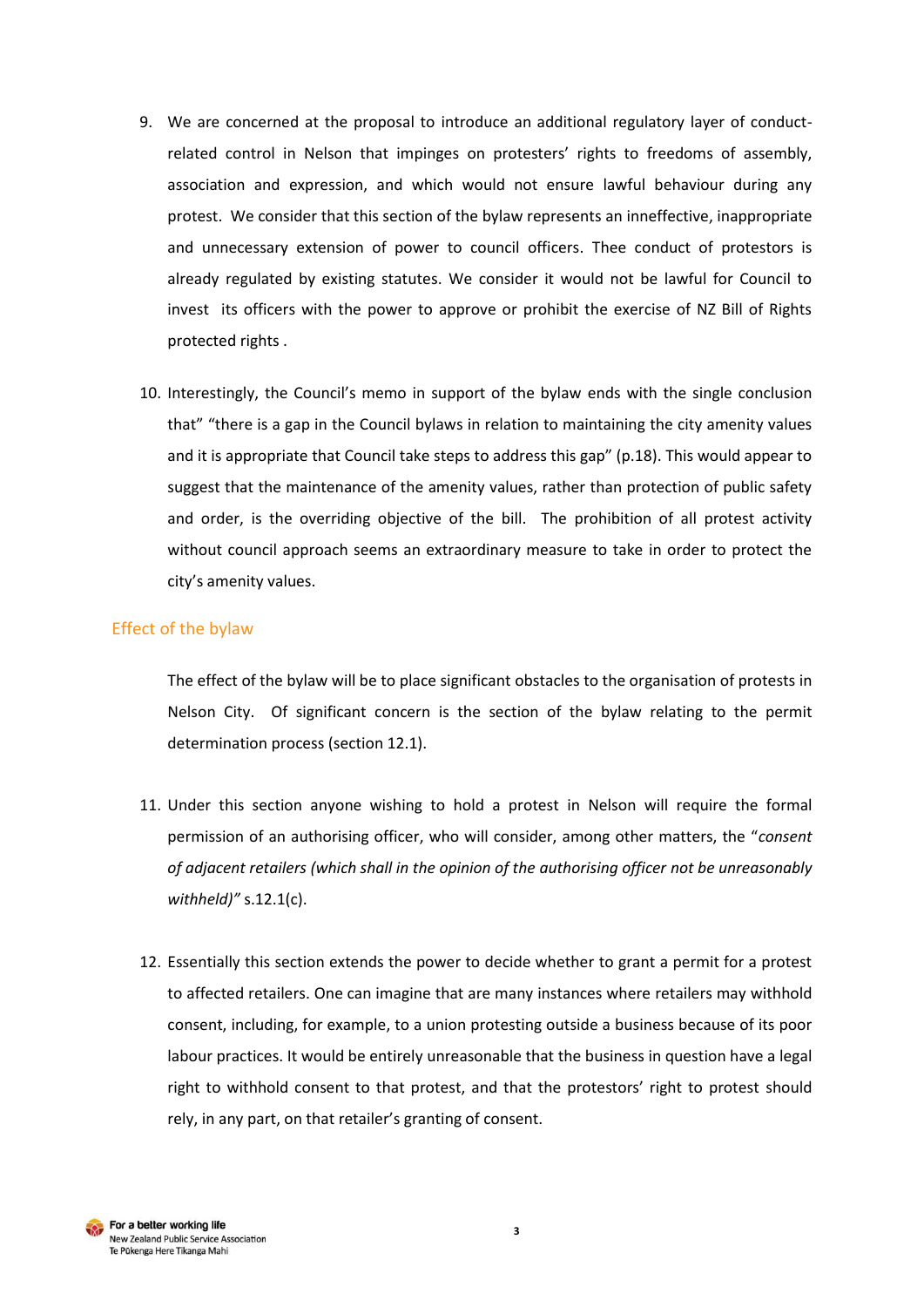- 13. The caveat that the authorising officer must determine whether consent is being "unreasonably" withheld relies on the arbitrary opinion of the authorising officer and his/her determination of reasonableness. We believe that this section significantly limits the protections in the NZ Bill of Rights to freedom of expression (s14), peaceful assembly (s16) and freedom of association (s17).
- 14. The proposed Nelson City Amenity Bylaw places a number of impediments and obstacles in the way of protest activity in Nelson. The PSA considers that this will have a chilling effect on the civil and political rights of Nelsonians. While we understand the responsibility of council to ensure that public spaces are safe for all citizens to enjoy, we consider the proposed bylaw places unlawful, unreasonable and unjustifiable limitations on the rights of citizens to protest. It is also an ineffective and disproportionate response to the perceived problem.

#### Legality

- 15. The PSA considers that the proposed Nelson bylaw would breach s5 of the NZ Bill of Rights Act – which allows that the "rights and freedoms contained in this Bill of Rights may be subject only to such reasonable limits prescribed by law as can be demonstrably justified in a free and democratic society".
- 16. While legal precedent has established that local authorities can impose limitations on the right to protest, (for example the *Wadsworth v Auckland Council* judgement in the High Court<sup>3</sup>), these limitations are bound by the Oakes test in determining whether legislative limitations on fundamental rights and freedoms are reasonable and justifiable We think the bylaw potentially fails the *Oakes* test in the following ways:
	- a. Under *Oakes* the objective must be sufficiently "pressing" and "substantial" to justify "overriding a protected right or freedom"<sup>4</sup>. Council papers demonstrate that this bylaw has been introduced to deal with the protest activity of **one** person, in **one** part of the Nelson town centre. We do not consider that this meets the threshold of being either "pressing" or "substantial".

<sup>1</sup> <sup>3</sup> Wadsworth and Bright v Auckland Council and the Attorney General [2013] NZHC 413.

<sup>4</sup> Ellis, J (2013), in *Wadsworth and Bright v Auckland Council and the Attorney General* [2013] NZHC 413, p. 442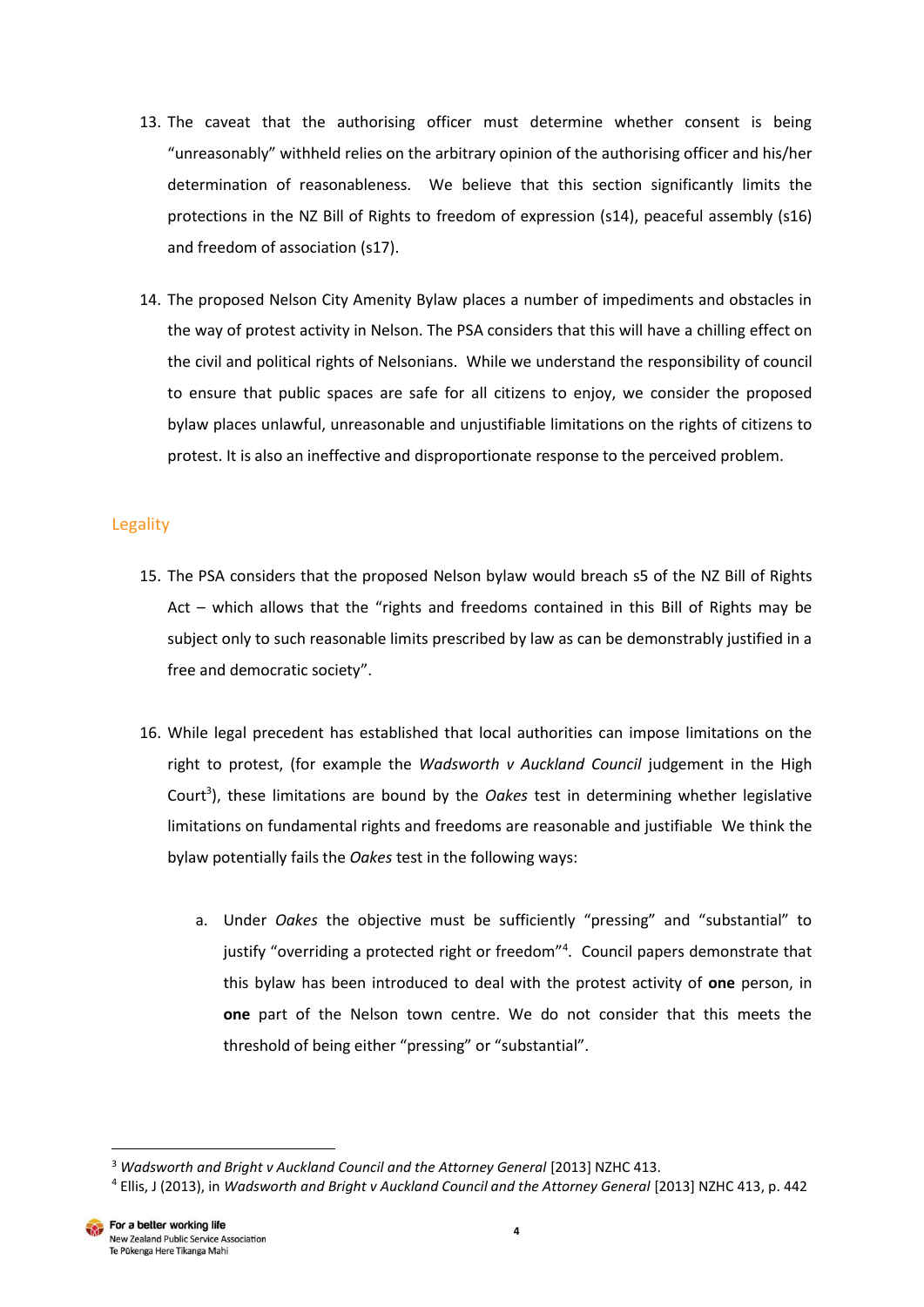b. There must be a "rational connection" to the objective, and the limitation on the right must not be "arbitrary, unfair or based on irrational considerations"<sup>5</sup>. As noted in paragraphs 7-10 above, we consider the inclusion of retailers' consent as a consideration in the granting of a permit to protest exceeds the objectives of the bylaw - which generally relate to public order, public health and safety, and maintenance of public amenities - and includes provisions that are arbitrary, unfair and based on irrational considerations. In our opinion the bylaw is unclear as to how the gaining of retailers' consent would contribute to the above objectives.

We also don't consider that there is a rational link to the objective of "regulating the conduct of events, including protests" (s3.1(vi)) and the requirement of gaining a permit to protest. We are not clear as to how a permit granted *before* the protest would necessarily affect the conduct of protestors *during* the protest, unless there is an implicit understanding that permission may be denied to applicants where there is a presumed doubt about the applicants' *future* conduct during the protest. This suggests an arbitrary and irrational aspect to the provision. As outlined in paragraphs 5 and 6 above, we also consider that conduct during protests is sufficiently regulated under existing statute.

c. The High Court judgment in the case of *Wadsworth v Auckland Council* argues that the third component of the *Oakes* test - that the right be impaired as "little as is reasonably possible<sup>"6</sup> - is the most important of the test. Because the Nelson bylaw appears to apply to *all* protest activity, including both organised and spontaneous protest, we consider it fails to restrict the right as "little as is reasonably possible".

In the *Wadsworth* decision, the High Court made the following comment:

"[69] It also seems relevant to note that the restriction on protest:

- (a) is limited to "organised" protest; spontaneous protest in a public place is not subject to the licensing requirement; and
- (b) appears to contemplate that an exemption from the licensing requirement may also be obtained (although it is unhelpfully silent as to the circumstances)."

1

<sup>5</sup> Ellis, J op cit, p.443. 6 Ibid.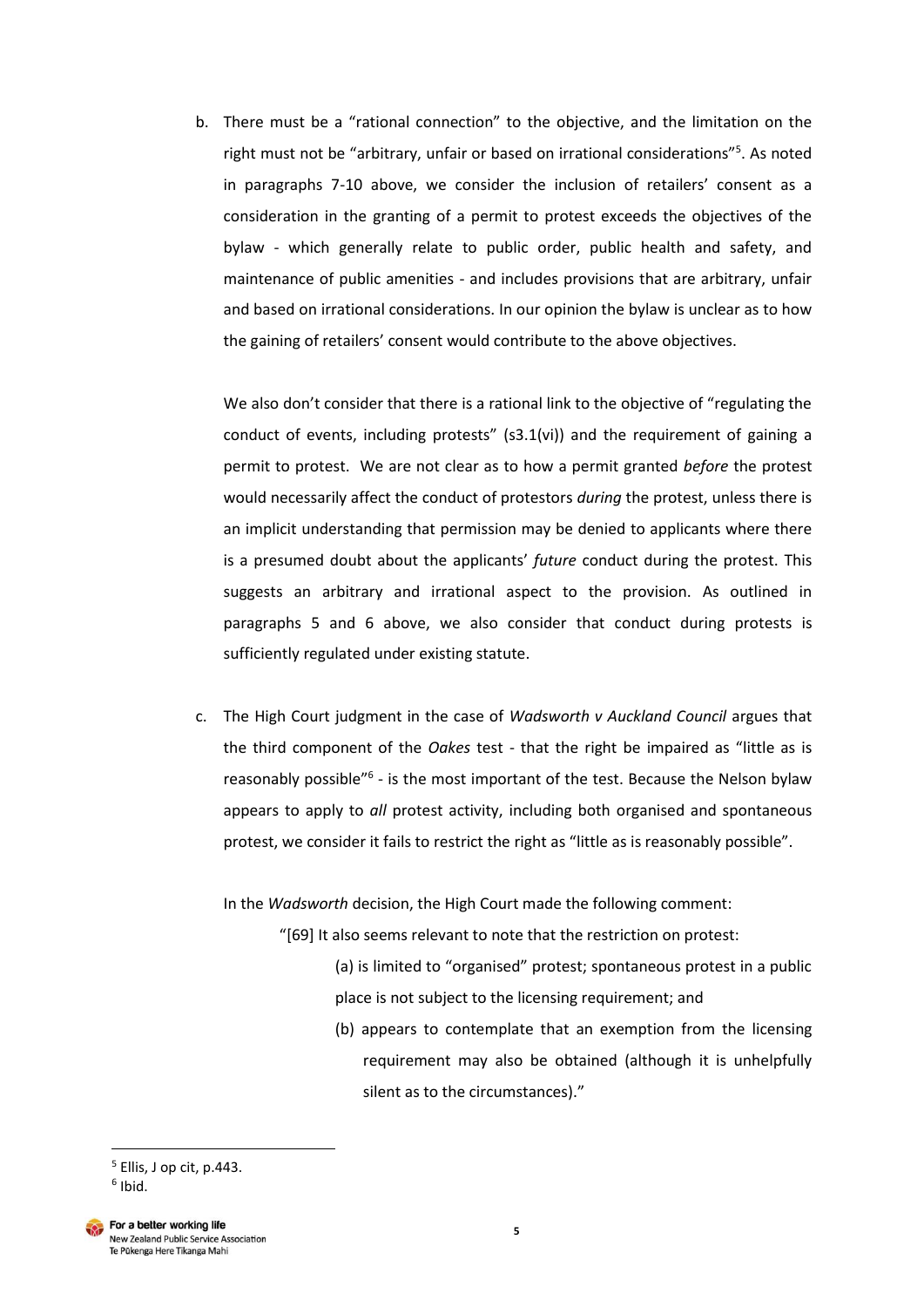The Nelson bylaw, by comparison, unreasonably stretches this restriction on protest to include spontaneous protest. For example a person/group of people who are concerned by some revelation in the news and spontaneously want to meet and express their views in a public place are prohibited from doing so. They must first file their application with the Council, then sit back and wait for the Council to decide on it, and only if the Council says "yes" may they then voice their opinions. We regard this as unreasonable.

Equally, while the bylaw says what the Council officials must consider when deciding whether or not to grant a permit to protest, there is no time constraint on the process. Important considerations, such as timelines for the granting process are not detailed in the bylaw. How soon before a planned/organised protest must an application be made? Can the Council officials effectively stop a protest by dragging out their decision on the matter beyond the protest's date/time?

The judge in Wadsworth v Auckland Council stressed that the case related to protest activity in Aotea Square, a "*significant* public place in Auckland's city centre" [ref, para 7, p.433]. By contrast, the proposed Nelson bylaw applies to *all* public places within the city centre (which includes the inner city, city fringe and suburban commercial zones of the city). The breadth of the bylaw's coverage, to include all insignificant public spaces within the city limits, is we think, an unreasonable limitation on the right to protest.

d. Finally, the *Oakes* test requires the court to consider "proportionality" between the limitation of rights and the objective. For the reasons outlined above, in particular the inclusion of spontaneous protests, and the application of the permitting regime to *all* public spaces, not just those of civic significance, we do not consider this bylaw to be a proportionate response to the perceived problem.

The effective prohibition of all protests without permit seems highly disproportionate to the overriding objective of the bylaw, which, as suggested by concluding comments of the 23 March Nelson City Council Memo to Mayor and Councillors<sup>7</sup>, is the maintenance of city amenities.

**.** 

 $<sup>7</sup>$  Op cit, p. 18</sup>